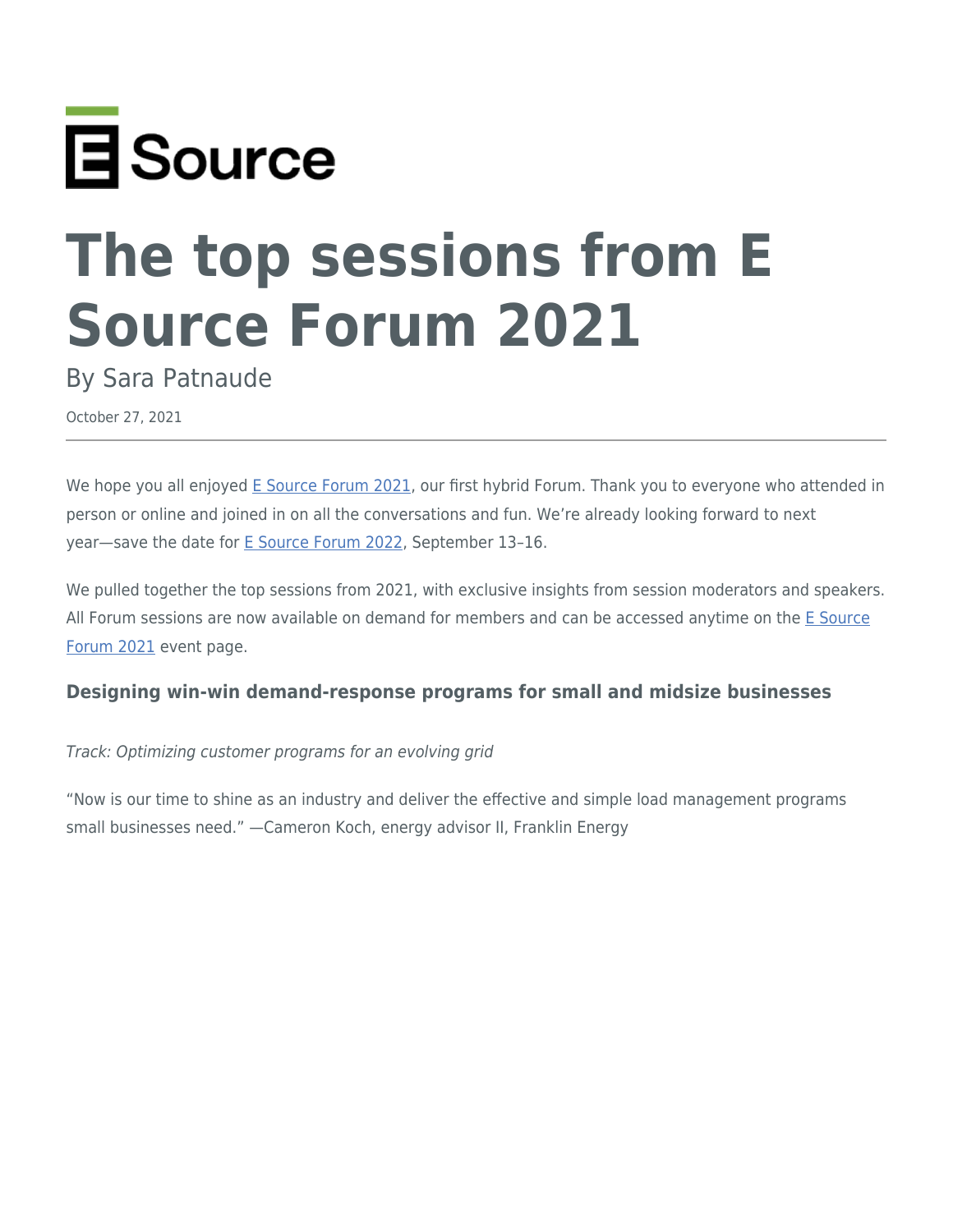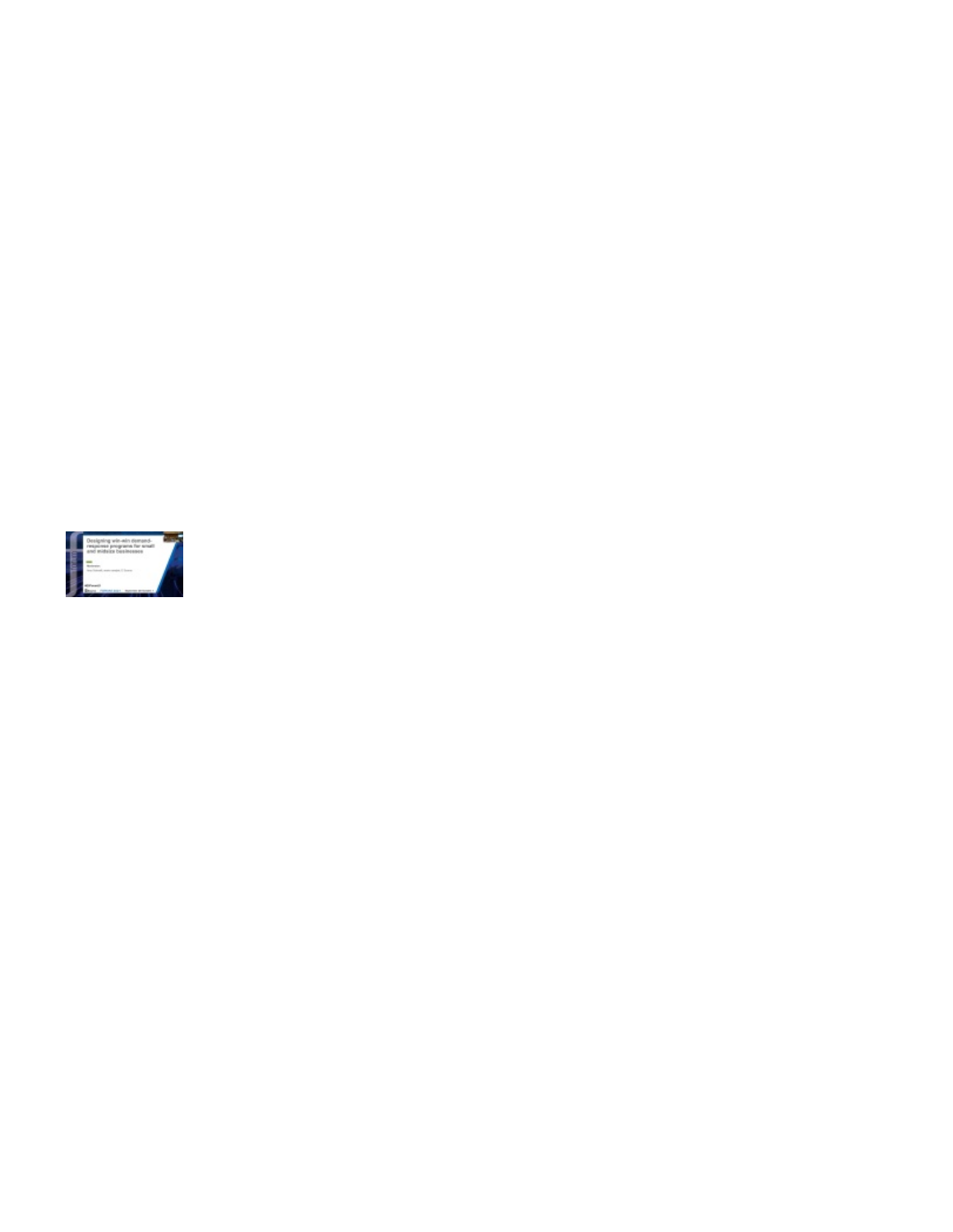## **DS101: An introduction to how data science supports utility decision-making**

#### Track: Enabling tomorrow's data-driven utility

"Our data science team had a great time turning this session into a mock classroom to introduce attendees to key terminology associated with the data science world as well as our agile data science process. Our goal with this session was that they could take what they learned and dive further into the more advanced presentations later in the week. We hope they got the chance to apply what they learned!" —Mike Tulaney, engagement manager, Data Science, E Source

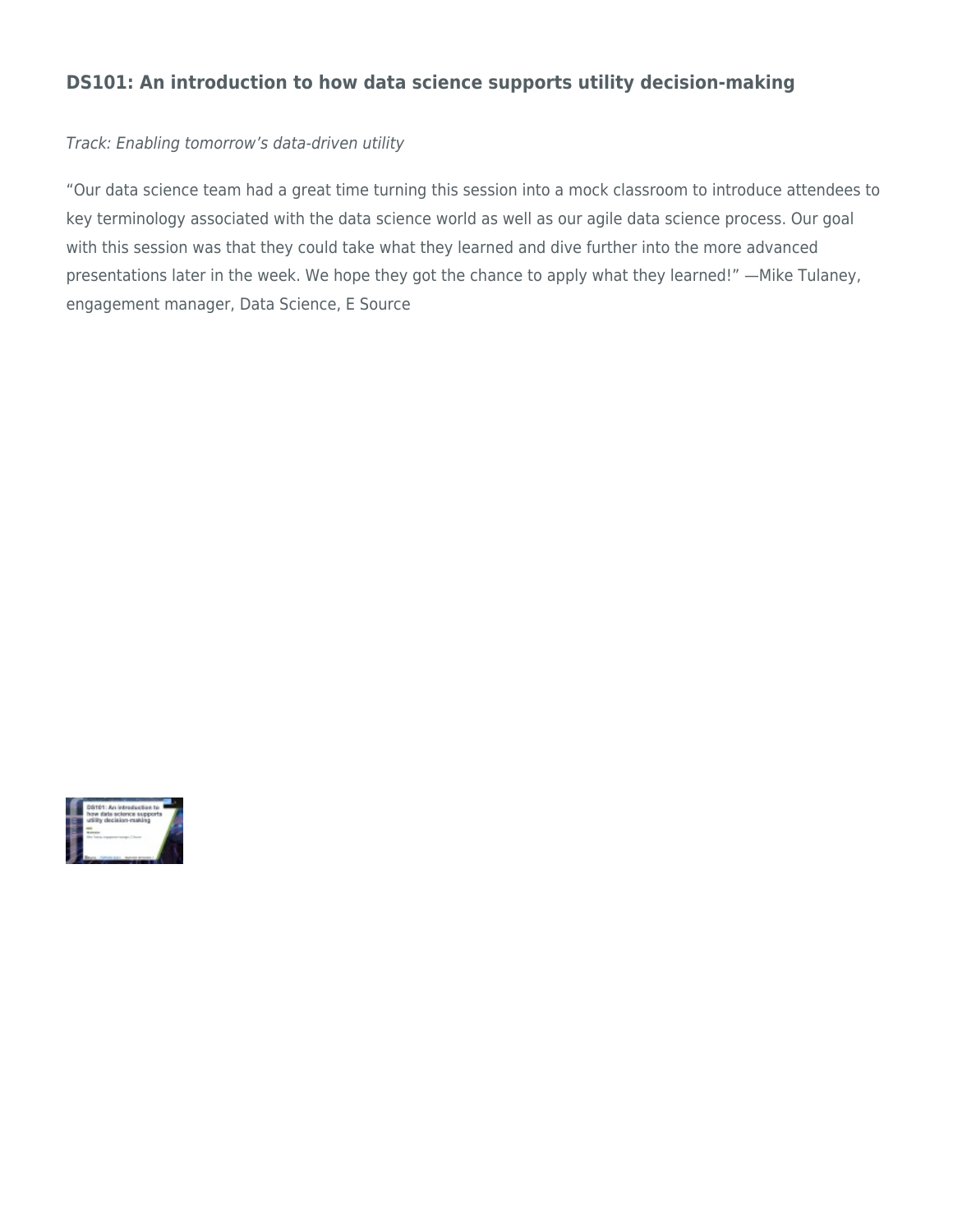## **An integrated approach to EV charging infrastructure deployment, management, and customer programs**

#### Track: Overcoming electrification roadblocks with emerging opportunities

"Something we don't hear nearly enough about is the need for better, integrated EV charging infrastructure planning, deployment, and maintenance to ensure cost-effective investment and asset management. This session represents the beginning of that deeper conversation. I was joined by Mark Rawson, COO of the California Mobility Center, and Josh Keister, president of Resilient Power Systems. Together, they each addressed challenges from totally different sides of the EV ecosystem, offering diverse perspectives." - [Bryan](https://www.esource.com/authors/bryan-jungers) [Jungers,](https://www.esource.com/authors/bryan-jungers) director of mobility, Customer Energy Solutions, E Source

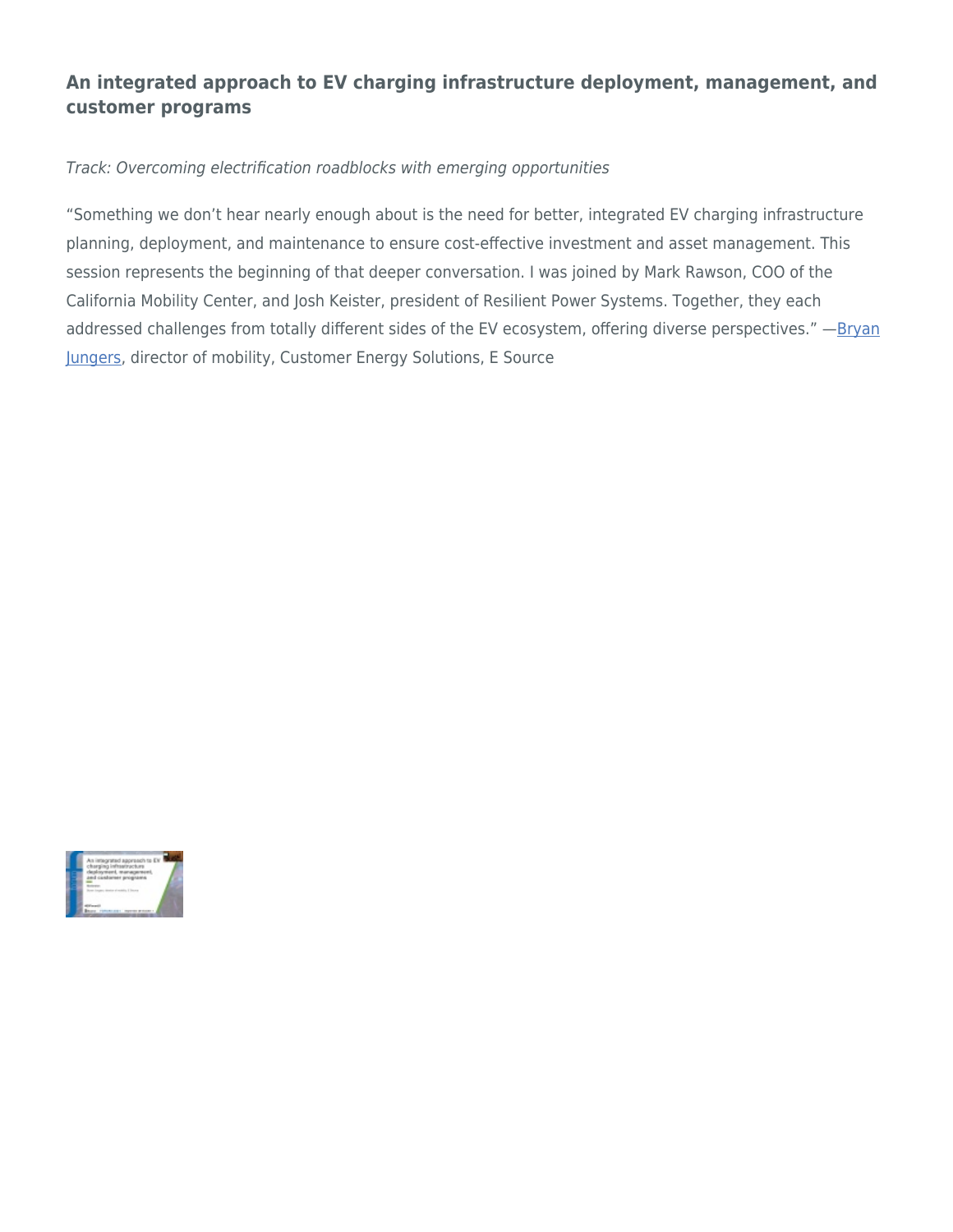## **Using voice-of-the-customer data to build customer relationships**

#### Track: Managing customer experience (CX) as a business imperative

"Many utilities collect feedback from their customers but aren't using it to take action and make changes at their organization. In this session, Hydro One and Dominion Energy offered great examples of how they take their customer feedback and use it to improve the customer experience." -[Heather Hilgenkamp](https://www.esource.com/heather-hilgenkamp), manager, Market Research, E Source

"Andrea Nuesser, director of customer strategy at Hydro One, and Joe Tannery, director of CX strategy and analytics at Dominion Energy, provided a thorough overview of how CX is prioritized throughout their organizations. And how they're using data as a tool for informing their strategic initiatives. Both discussed the importance of factoring change management into their initiatives as well as collaborating with other internal departments to get CX buy-in organization-wide." —[Devin Fink,](https://www.esource.com/devin-fink) product strategist, Customer Experience, E Source

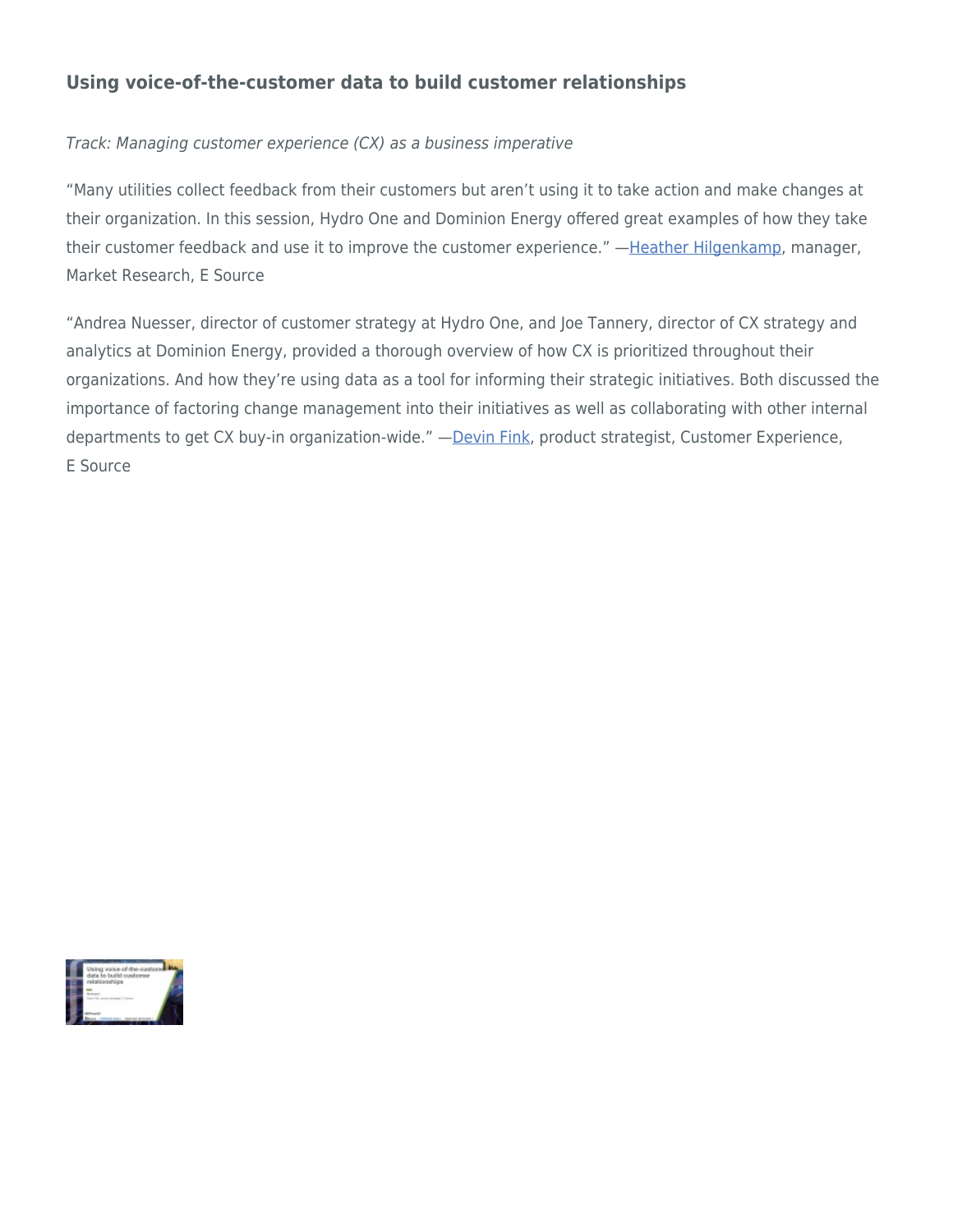## **What we learned from COVID about serving at-risk customers**

#### Track: Rising to the energy equity challenge

"I loved the presenter mix for this session. [Sarah Baker,](https://www.esource.com/sarah-baker) E Source market research analyst, gave incredible insights into customers who have been seriously impacted by COVID-19. Paula Geruntino, manager of Customer Relations & Corporate Communications at Nashville Electric Service (NES), shared an excellent story about the great work NES did when a tornado touched down just at the start of the pandemic. The theme of empathy really stood out." - [Adam Maxwell,](https://www.esource.com/authors/adam-maxwell) managing director, Management Consulting, E Source